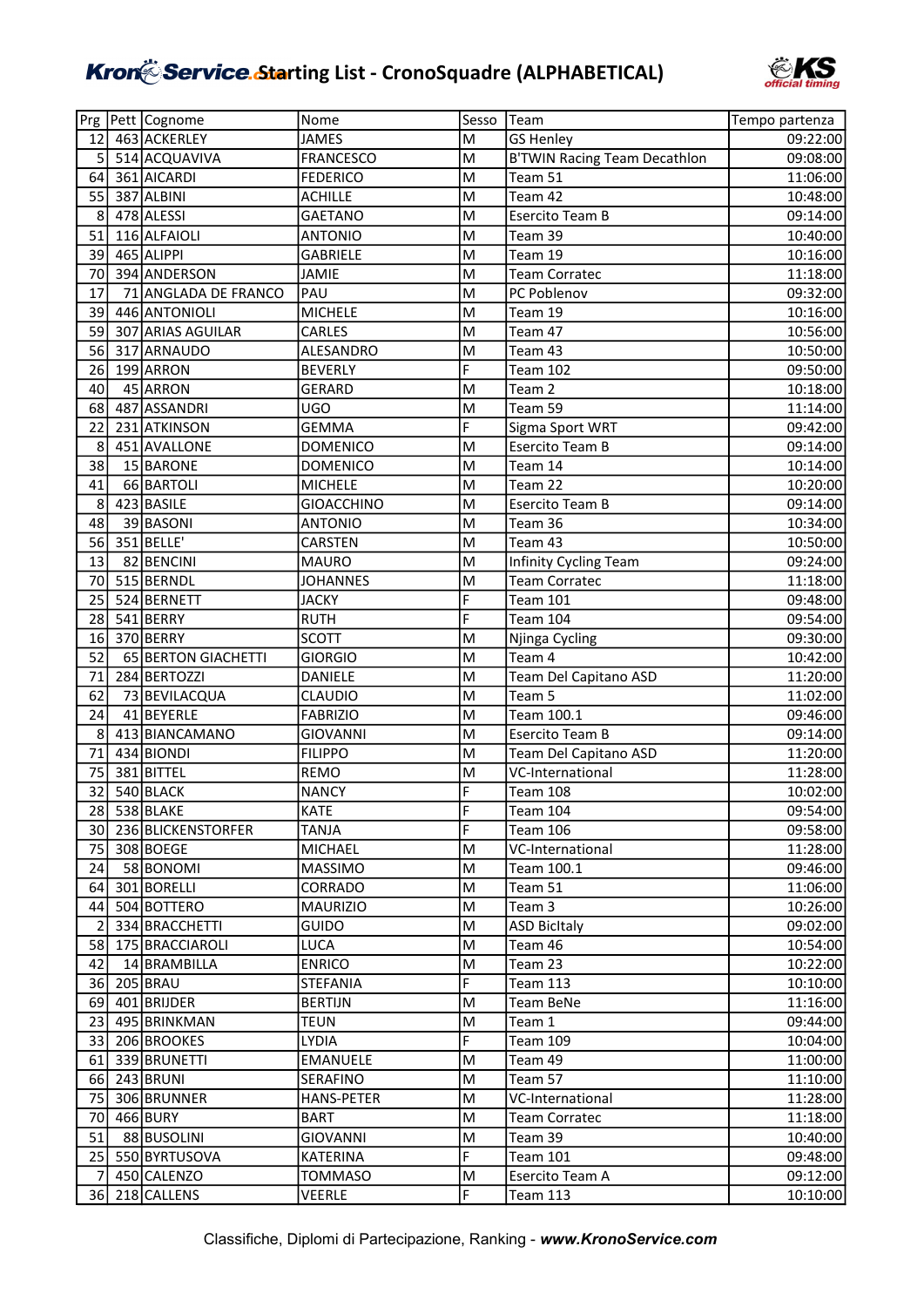

|                | Prg Pett Cognome      | Nome              | Sesso | Team                             | Tempo partenza |
|----------------|-----------------------|-------------------|-------|----------------------------------|----------------|
| 22             | 227 CAMPBELL          | <b>OLIVIA</b>     | F     | Sigma Sport WRT                  | 09:42:00       |
| 66             | 25 CANE'              | <b>ERNESTO</b>    | M     | Team 57                          | 11:10:00       |
| 19             | 60 CAPPAI             | LUIGI             | M     | Runner Cagliari                  | 09:36:00       |
| 4              | 396 CAPPELLINI        | <b>MATTEO</b>     | M     | <b>ASD Torre BatMania</b>        | 09:06:00       |
| 24             | 622 CARASSAI          | AMEDEO            | lм    | Team 100.1                       | 09:46:00       |
| 41             | 120 CARRARA           | <b>SERGIO</b>     | M     | Team 22                          | 10:20:00       |
| 39             | 178 CARTOLANO         | <b>DOMENICO</b>   | M     | Team 19                          | 10:16:00       |
| 3              | 404 CASANOVA DE MARCO | SANDRO            | M     | <b>ASD Pedale Feltrino</b>       | 09:04:00       |
| 42             | 141 CASULA            | AMEDEO            | M     | Team 23                          | 10:22:00       |
| 9              | 437 CATALDO           | <b>ENRICO</b>     | M     | Esercito Team C                  | 09:16:00       |
| 48             | 341 CATELLANI         | <b>GIANLUCA</b>   | M     | Team 36                          | 10:34:00       |
| 69             | $135$ CATS            | WIM               | M     | Team BeNe                        | 11:16:00       |
| 45             | 8 CAVAGNOLI           | <b>ELSO</b>       | M     | Team 33                          | 10:28:00       |
| 56             | 170 CAVALLERA         | <b>MARCO</b>      | M     | Team 43                          | 10:50:00       |
| 20             | 447 CECCONI           | <b>MATTEO</b>     | M     | Sanetti Sport & Friends          | 09:38:00       |
| 24             | 78 CECERO             | <b>CLAUDIO</b>    | M     | Team 100.1                       | 09:46:00       |
| 71             | 392 CESARINI          | <b>DAVIDE</b>     | lм    | Team Del Capitano ASD            | 11:20:00       |
| 67             | 240 CHERCHI           | <b>MAURIZIO</b>   | lм    | Team 58                          | 11:12:00       |
| 32             | 528 CHIECCA           | CANDIDA           | F     | <b>Team 108</b>                  | 10:02:00       |
| 42             | 68 CHINELLO           | <b>MORENO</b>     | M     | Team 23                          | 10:22:00       |
| $\overline{2}$ | 86 CIANFLONE MOTTOLA  | <b>CLAUDIO</b>    | M     | <b>ASD BicItaly</b>              | 09:02:00       |
| 68             | 299 CICULI            | <b>MAURO</b>      | M     | Team 59                          | 11:14:00       |
| 52             | 248 CILLERAI          | LORI              | M     | Team 4                           | 10:42:00       |
| 73             | 457 CIPOLLETTA        | <b>FRANCESCO</b>  | M     | <b>Team Procycling Promotech</b> | 11:24:00       |
| 73             | 147 CIPOLLETTA        | <b>IGOR</b>       | M     | <b>Team Procycling Promotech</b> | 11:24:00       |
| 13             | 173 CIPRIANI          | <b>MATTEO</b>     | lм    | Infinity Cycling Team            | 09:24:00       |
| 13             | 164 COCCHI            | <b>MIRKO</b>      | M     | <b>Infinity Cycling Team</b>     | 09:24:00       |
| 57             | 186 COCCO             | <b>GIANFRANCO</b> | M     | Team 45                          | 10:52:00       |
| 60             | $421$ COLLE           | ANDREA            | M     | Team 48                          | 10:58:00       |
| 47             | 336 COLOMBO           | AMEDEO            | M     | Team 35                          | 10:32:00       |
| 23             | 481 CONRADIE          | <b>JELTE</b>      | M     | Team 1                           | 09:44:00       |
| 38             | 90 CONTE              | <b>MARIO</b>      | M     | Team 14                          | 10:14:00       |
| 8              | 433 CORSO             | ANDREA MARIO      | M     | <b>Esercito Team B</b>           | 09:14:00       |
| 18             | 291 COSTANTINI        | <b>MAURO</b>      | M     | Penta Bike CyCling Team          | 09:34:00       |
| 65             | $110$ COVI            | <b>MARIANO</b>    | M     | Team 52                          | 11:08:00       |
|                | 64 114 CRIPPA         | <b>SERGIO</b>     | lм    | Team 51                          | 11:06:00       |
|                | 55 362 CROSTA         | <b>STEFANO</b>    | M     | Team 42                          | 10:48:00       |
|                | 20 155 D'ACUTI        | <b>ALBERTO</b>    | M     | Sanetti Sport & Friends          | 09:38:00       |
| 11             | 325 D'ADDEO           | <b>MASSIMO</b>    | M     | GS 95 Nova                       | 09:20:00       |
| 21             | 313 DAGA              | SALVATORE         | M     | Schunk                           | 09:40:00       |
| 63             | 244 DALLAGO           | <b>BRUNO</b>      | M     | Team 50                          | 11:04:00       |
| 49             | 108 DALL'OSSO         | ANGELO            | M     | Team 37                          | 10:36:00       |
| 45             | 153 DAMATO            | <b>ANTONIO</b>    | M     | Team 33                          | 10:28:00       |
| 38             | 56 D'AMBROSIO         | <b>ERNESTO</b>    | M     | Team 14                          | 10:14:00       |
| 23             | 479 DE BRUIJN         | <b>JORICK</b>     | M     | Team 1                           | 09:44:00       |
| 35             | 556 DE CESARIS        | <b>FRANCESCA</b>  | F     | <b>Team 112</b>                  | 10:08:00       |
| 50             | 393 DE FILIPPI        | <b>FABIO</b>      | M     | Team 38                          | 10:38:00       |
| 67             | 506 DE GASPERI        | ALESSANDRO        | M     | Team 58                          | 11:12:00       |
| 50I            | 268 DE ROSA           | ERMINO            | M     | Team 38                          | 10:38:00       |
| 24             | 115 DE SIMONI         | MASSIMO           | M     | Team 100.1                       | 09:46:00       |
| 35             | 195 DEBERNARDI        | <b>ELISABETTA</b> | F     | <b>Team 112</b>                  | 10:08:00       |
| 38             | 113 DEL VERME         | <b>ANTONIO</b>    | M     | Team 14                          | 10:14:00       |
| 24             | 89 DI DOMIZIO         | <b>GIAMPIETRO</b> | M     | Team 100.1                       | 09:46:00       |
| 9              | 442 DI FRANCO         | MAURO             | M     | Esercito Team C                  | 09:16:00       |
| 1 <sup>1</sup> | 458 DONALDSON         | ALEXANDER         | M     | 7WattperKilo                     | 09:00:00       |
|                | 61 373 D'ORIA         | <b>STEFANO</b>    | M     | Team 49                          | 11:00:00       |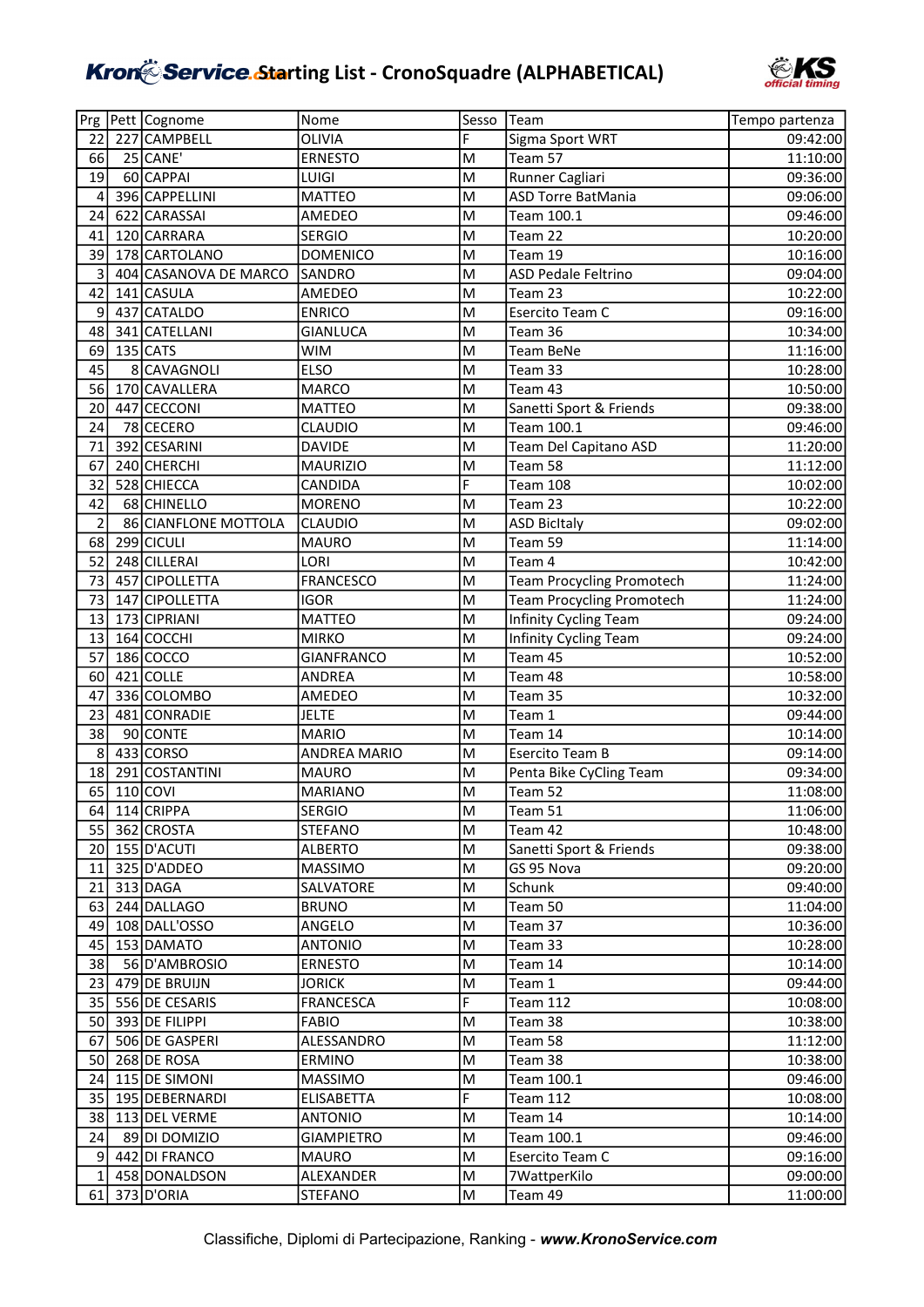

|                 |            | Prg Pett Cognome | Nome               | Sesso          | <b>Team</b>                         | Tempo partenza |
|-----------------|------------|------------------|--------------------|----------------|-------------------------------------|----------------|
| 29              |            | 213 DRYSDALE     | LARISSA            | F              | <b>Team 105</b>                     | 09:56:00       |
| 70              |            | 375 ELCOCK       | PAUL               | M              | <b>Team Corratec</b>                | 11:18:00       |
| 28              |            | 525 ENDICOTT     | <b>LINDA</b>       | $\overline{F}$ | Team 104                            | 09:54:00       |
| 57              |            | 70 ERCOLE        | <b>GIUSEPPE</b>    | M              | Team 45                             | 10:52:00       |
| 75              |            | 292 ESCHER       | LOUIS              | M              | VC-International                    | 11:28:00       |
| 5               |            | 485 ESEMPI       | PAOLO              | M              | <b>B'TWIN Racing Team Decathlon</b> | 09:08:00       |
| 73              |            | 484 ESKOV        | <b>NIKITA</b>      | M              | <b>Team Procycling Promotech</b>    | 11:24:00       |
| 21              |            | 258 EWALD        | <b>WOLF</b>        | M              | Schunk                              | 09:40:00       |
| 9               |            | 474 EZZIS        | <b>CRISTIAN</b>    | M              | Esercito Team C                     | 09:16:00       |
| 60              |            | 296 FABRINETTI   | <b>MARIO</b>       | M              | Team 48                             | 10:58:00       |
| 18              |            | 342 FANNI        | GIANSEVERINO       | M              | Penta Bike CyCling Team             | 09:34:00       |
| 60              |            | 517 FANTINEL     | <b>MATTEO</b>      | M              | Team 48                             | 10:58:00       |
| 71              |            | 273 FANTINI      | <b>CLAUDIO</b>     | M              | Team Del Capitano ASD               | 11:20:00       |
| 41              |            | 54 FERRABOSCHI   | <b>MARZIO</b>      | M              | Team 22                             | 10:20:00       |
| 37              |            | 219 FERRARESI    | <b>MAURA</b>       | F              | <b>Team 114</b>                     | 10:12:00       |
| 13              |            | 129 FERRARI      | LORENZO            | M              | Infinity Cycling Team               | 09:24:00       |
| $\mathbf{1}$    |            | 461 FESSIA       | <b>FILIPPO</b>     | M              | 7WattperKilo                        | 09:00:00       |
| 69              |            | 150 FEYAERTS     | <b>JAN</b>         | M              | <b>Team BeNe</b>                    | 11:16:00       |
| 59              | $249$ FILA |                  | <b>ROBERTO</b>     | M              | Team 47                             | 10:56:00       |
| 10              |            | 376 FILANNINO    | <b>GENNARO</b>     | M              | Esercito Team D                     | 09:18:00       |
| 59              |            | 281 FILIPAZZI    | LUIGI              | M              | Team 47                             | 10:56:00       |
| 38              |            | 285 FIORE        | <b>ALFREDO</b>     | M              | Team 14                             | 10:14:00       |
| 30              |            | $211$ FONZO      | <b>DORA</b>        | F              | Team 106                            | 09:58:00       |
| 17              |            | 47 FORTUNY CASAS | <b>JOSEP MARIA</b> | M              | PC Poblenov                         | 09:32:00       |
| 54              |            | 96 FOTI          | <b>RODOLFO</b>     | M              | Team 41                             | 10:46:00       |
| 39              |            | 467 FRANZINI     | <b>MARTINO</b>     | M              | Team 19                             | 10:16:00       |
| 63              |            | 252 FRIGO        | <b>RENZO</b>       | M              | Team 50                             | 11:04:00       |
| 63              |            | 263 FULCONIS     | <b>FABIO</b>       | M              | Team 50                             | 11:04:00       |
| 37              |            | 621 FURLAN       | <b>ESTER</b>       | F              | Team 114                            | 10:12:00       |
| 5               |            | 505 GALLO        | CORRADO            | M              | <b>B'TWIN Racing Team Decathlon</b> | 09:08:00       |
| 65              |            | 63 GALLO         | <b>MAURIZIO</b>    | M              | Team 52                             | 11:08:00       |
| 31              |            | 215 GENTILE      | <b>NELITA</b>      | $\overline{F}$ | <b>Team 107</b>                     | 10:00:00       |
| 72              |            | 471 GHILOTTI     | LORENZO            | M              | Team Paredi                         | 11:22:00       |
| 15              |            | 101 GHITTINO     | <b>GERMANO</b>     | M              | MYG Team Vercelli                   | 09:28:00       |
| 67              |            | 448 GIACOMELLI   | MANUEL             | M              | Team 58                             | 11:12:00       |
|                 |            | 21 303 GIANETTI  | <b>ALBERTO</b>     | M              | Schunk                              | 09:40:00       |
|                 |            | 33 554 GILLOTT   | <b>CLARE</b>       | $\overline{F}$ | <b>Team 109</b>                     | 10:04:00       |
| $\vert 4 \vert$ |            | 385 GIORGINI     | <b>ROBERTO</b>     | M              | <b>ASD Torre BatMania</b>           | 09:06:00       |
| 15              |            | 130 GIORGIONE    | <b>ENRICO</b>      | M              | MYG Team Vercelli                   | 09:28:00       |
| 5 <sup>1</sup>  |            | 501 GIRLANDA     | <b>DAVIDE</b>      | M              | <b>B'TWIN Racing Team Decathlon</b> | 09:08:00       |
| 52              |            | 50 GIVONETTI     | <b>PATRIZIO</b>    | M              | Team 4                              | 10:42:00       |
| 9               |            | 371 GOVERNATORI  | DANIELE            | M              | Esercito Team C                     | 09:16:00       |
| 2               |            | 288 GRASSO       | <b>GIOVANNI</b>    | M              | <b>ASD BicItaly</b>                 | 09:02:00       |
| 44              |            | 176 GRAVINA      | ALESSANDRO         | M              | Team 3                              | 10:26:00       |
| 7               |            | 483 GRUTTAGLIA   | <b>FRANCESCO</b>   | M              | Esercito Team A                     | 09:12:00       |
| 13              |            | 51 GUALTIERI     | <b>STEFANO</b>     | M              | Infinity Cycling Team               | 09:24:00       |
| 66              |            | 13 GUIDETTI      | ARDO               | M              | Team 57                             | 11:10:00       |
| 29              |            | 544 HAAST        | <b>INGRID</b>      | F              | <b>Team 105</b>                     | 09:56:00       |
| 26              |            | 203 HARRIS       | LOUISE             | F              | <b>Team 102</b>                     | 09:50:00       |
| 12              |            | 328 HEARNE       | <b>JULIAN</b>      | M              | <b>GS Henley</b>                    | 09:22:00       |
|                 |            | 16 398 HELME     | ANDREW             | M              | Njinga Cycling                      | 09:30:00       |
|                 |            | 69 256 HERMANS   | JAN                | M              | Team BeNe                           | 11:16:00       |
| 53              |            | 628 HOSTE        | <b>FILIP</b>       | M              | Team 40                             | 10:44:00       |
| 74              |            | 183 HUMM         | DANIEL             | M              | <b>Team Time Trial</b>              | 11:26:00       |
| 74              |            | 184 HUMM         | <b>MARCEL</b>      | M              | <b>Team Time Trial</b>              | 11:26:00       |
|                 |            | 74 111 HUMM      | <b>ROLF</b>        | M              | <b>Team Time Trial</b>              | 11:26:00       |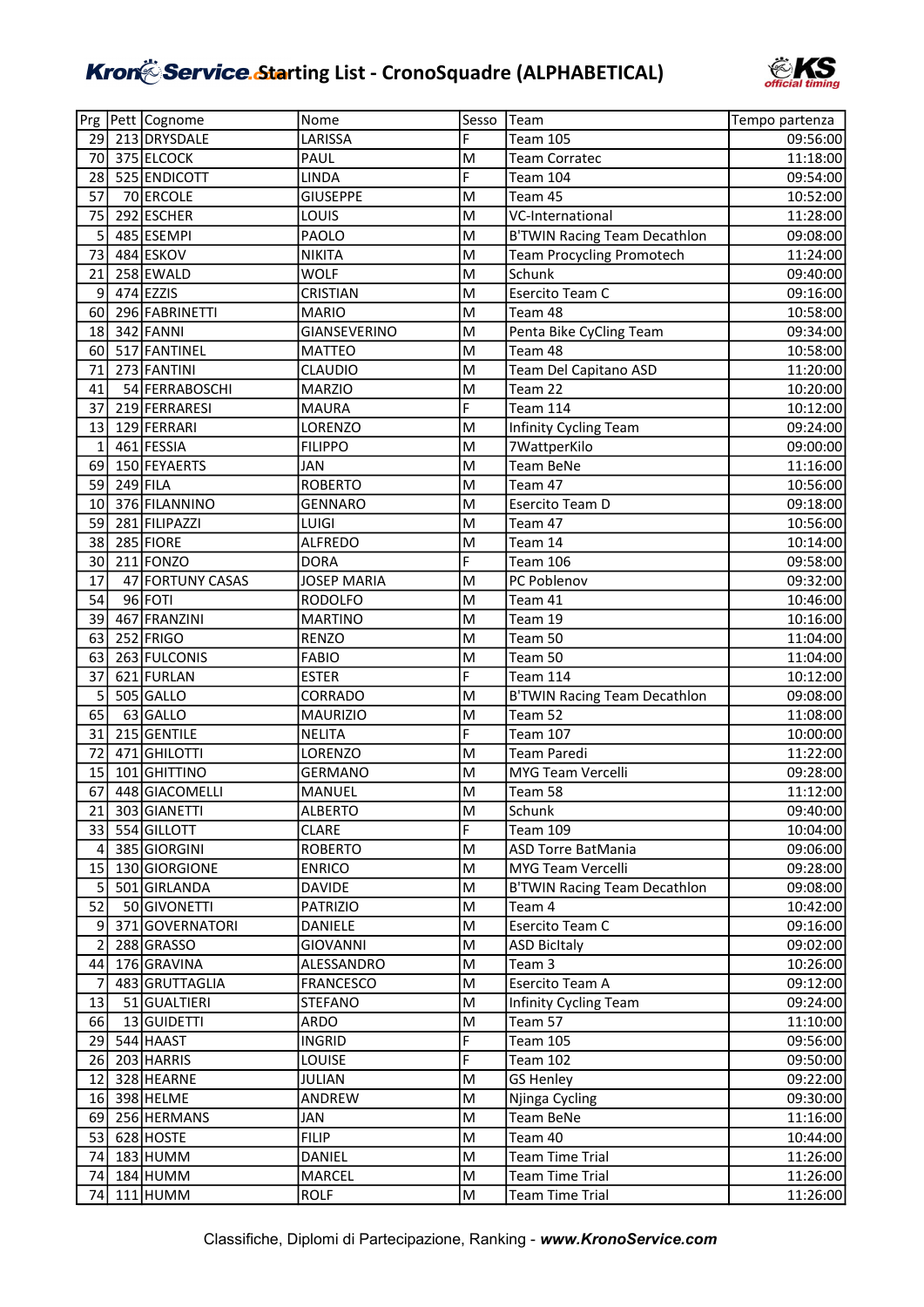

|                         | Prg Pett Cognome    | Nome               | Sesso | <b>Team</b>                         | Tempo partenza |
|-------------------------|---------------------|--------------------|-------|-------------------------------------|----------------|
| 48                      | 315   IACCARINO     | <b>EUGENIO</b>     | M     | Team 36                             | 10:34:00       |
| 6                       | 69 IACONE           | <b>GIUSEPPE</b>    | M     | Ciclomillennio                      | 09:10:00       |
| 42                      | 9 INNOCENTI         | <b>GIANFRANCO</b>  | M     | Team 23                             | 10:22:00       |
| $\overline{\mathbf{4}}$ | 378 IODICE          | ALESSANDRO         | M     | <b>ASD Torre BatMania</b>           | 09:06:00       |
| 27                      | 210 JAMES           | CATHERINE          | F     | <b>Team 103</b>                     | 09:52:00       |
| 40                      | 321JELLY            | <b>ALAN</b>        | M     | Team 2                              | 10:18:00       |
| 55                      | 452 KAMALICH        | ANDREA             | lм    | Team 42                             | 10:48:00       |
| 16                      | 412 KEYNES          | <b>TOGO</b>        | M     | Njinga Cycling                      | 09:30:00       |
| 23                      | 480 KROEZE          | TIM                | M     | Team 1                              | 09:44:00       |
| 21                      | 331 KUEHL           | <b>ANDREAS</b>     | M     | Schunk                              | 09:40:00       |
| 61                      | 500 LA CORTE        | <b>GRAZIANO</b>    | M     | Team 49                             | 11:00:00       |
| 6                       | 166 LANCI           | DANIELE            | M     | Ciclomillennio                      | 09:10:00       |
| 40                      | 318 LANGFORD        | <b>KEVIN</b>       | M     | Team 2                              | 10:18:00       |
| 56                      | 254 LANZILLOTTA     | LORENZO            | M     | Team 43                             | 10:50:00       |
| 73                      | 464 LAZZARI         | DANIELE            | M     | <b>Team Procycling Promotech</b>    | 11:24:00       |
| 33                      | 552 LEACH           | <b>BELLA</b>       | F     | <b>Team 109</b>                     | 10:04:00       |
| 46                      | 302 LEMMI           | <b>MAURIZIO</b>    | M     | Team 34                             | 10:30:00       |
| 54                      | 10 LEPORE           | <b>ENRICO</b>      | M     | Team 41                             | 10:46:00       |
| 25                      | 548 LESER           | SUZANE             | F     | <b>Team 101</b>                     | 09:48:00       |
| 17                      | 59 LLOPART ROIG     | JAUME              | M     | PC Poblenov                         | 09:32:00       |
| 17                      | 48 LOPEZ CABRE      | MANEL              | M     | PC Poblenov                         | 09:32:00       |
| 49                      | 374 LORETI          | <b>DAVIDE</b>      | M     | Team 37                             | 10:36:00       |
| 5                       | 502 MADDALUNO       | <b>GENNARO</b>     | M     | <b>B'TWIN Racing Team Decathlon</b> | 09:08:00       |
| $\overline{7}$          | 441 MAGGIORE        | LEONARDO           | lм    | Esercito Team A                     | 09:12:00       |
| $\overline{7}$          | 399 MAGRINI         | MASSIMILIANO       | M     | Esercito Team A                     | 09:12:00       |
| 27                      | $209$ MAIR          | LIZA               | F     | <b>Team 103</b>                     | 09:52:00       |
| 40                      | 382 MAIR            | <b>STUART</b>      | M     | Team 2                              | 10:18:00       |
| 68                      | 494 MALARDE'        | GWENN              | lм    | Team 59                             | 11:14:00       |
| 36                      | 220 MANZONI         | BARBARA ALDA MARIA | F     | <b>Team 113</b>                     | 10:10:00       |
| 1                       | 365 MARCOLIN        | <b>GHERARDO</b>    | M     | 7WattperKilo                        | 09:00:00       |
| 32                      | 532 MARCUZZO        | <b>RITA</b>        | F     | <b>Team 108</b>                     | 10:02:00       |
| 4                       | 369 MARIANI D'ALTRI | ALESSANDRO         | lм    | <b>ASD Torre BatMania</b>           | 09:06:00       |
| 68                      | 424 MARINOZZI       | <b>FERDINANDO</b>  | M     | Team 59                             | 11:14:00       |
| 70                      | 496 MARKOLF         | MICHAEL            | M     | <b>Team Corratec</b>                | 11:18:00       |
| 59                      | 335 MAROCCHI        | <b>FRANCO</b>      | M     | Team 47                             | 10:56:00       |
|                         | 11 426 MARSEGLIA    | <b>GIUSEPPE</b>    | M     | GS 95 Nova                          | 09:20:00       |
|                         | 11 128 MARTIN       | ALESSANDRO         | M     | GS 95 Nova                          | 09:20:00       |
| $\overline{2}$          | 278 MARULLO         | <b>MICHELE</b>     | M     | <b>ASD BicItaly</b>                 | 09:02:00       |
| 63                      | 253 MATTIVI         | <b>MAURIZIO</b>    | M     | Team 50                             | 11:04:00       |
| 72                      | 509 MAZZA           | <b>MATTEO</b>      | M     | Team Paredi                         | 11:22:00       |
| 62                      | 84 MAZZATENTA       | PAOLO              | M     | Team 5                              | 11:02:00       |
| 43                      | 74 MAZZONI          | MARCO              | M     | Team 24                             | 10:24:00       |
| 43                      | 75 MAZZONI          | <b>MAURIZIO</b>    | M     | Team 24                             | 10:24:00       |
| 73 I                    | 349 MC LOUGHLIN     | JAMES              | M     | <b>Team Procycling Promotech</b>    | 11:24:00       |
| 72                      | 163 MEAZZI          | <b>FILIPPO</b>     | M     | Team Paredi                         | 11:22:00       |
| 75                      | 247 MEIER           | <b>JOSEF</b>       | M     | VC-International                    | 11:28:00       |
| 23                      | 488 MEIJER          | <b>JEROEN</b>      | M     | Team 1                              | 09:44:00       |
| 29                      | 537 MELLEMA         | CARLA              | F     | <b>Team 105</b>                     | 09:56:00       |
| 62                      | 390 MENEGUZZO       | ADELMO             | M     | Team 5                              | 11:02:00       |
| 55                      | 148 MICHELON        | LUCA               | M     | Team 42                             | 10:48:00       |
| 35                      | 546 MILEO           | SARA               | F     | <b>Team 112</b>                     | 10:08:00       |
| 58                      | 180 MONA            | LEONARDO           | M     | Team 46                             | 10:54:00       |
| 19                      | 91 MONTISCI         | <b>ALVISE</b>      | M     | Runner Cagliari                     | 09:36:00       |
| 8 <sup>1</sup>          | 473 MORABITO        | ALESSANDRO         | M     | Esercito Team B                     | 09:14:00       |
| $\overline{3}$          | 311 MORETTI         | <b>GIOVANNI</b>    | M     | ASD Pedale Feltrino                 | 09:04:00       |
|                         | 50 353 MORETTO      | <b>GIANNI</b>      | M     | Team 38                             | 10:38:00       |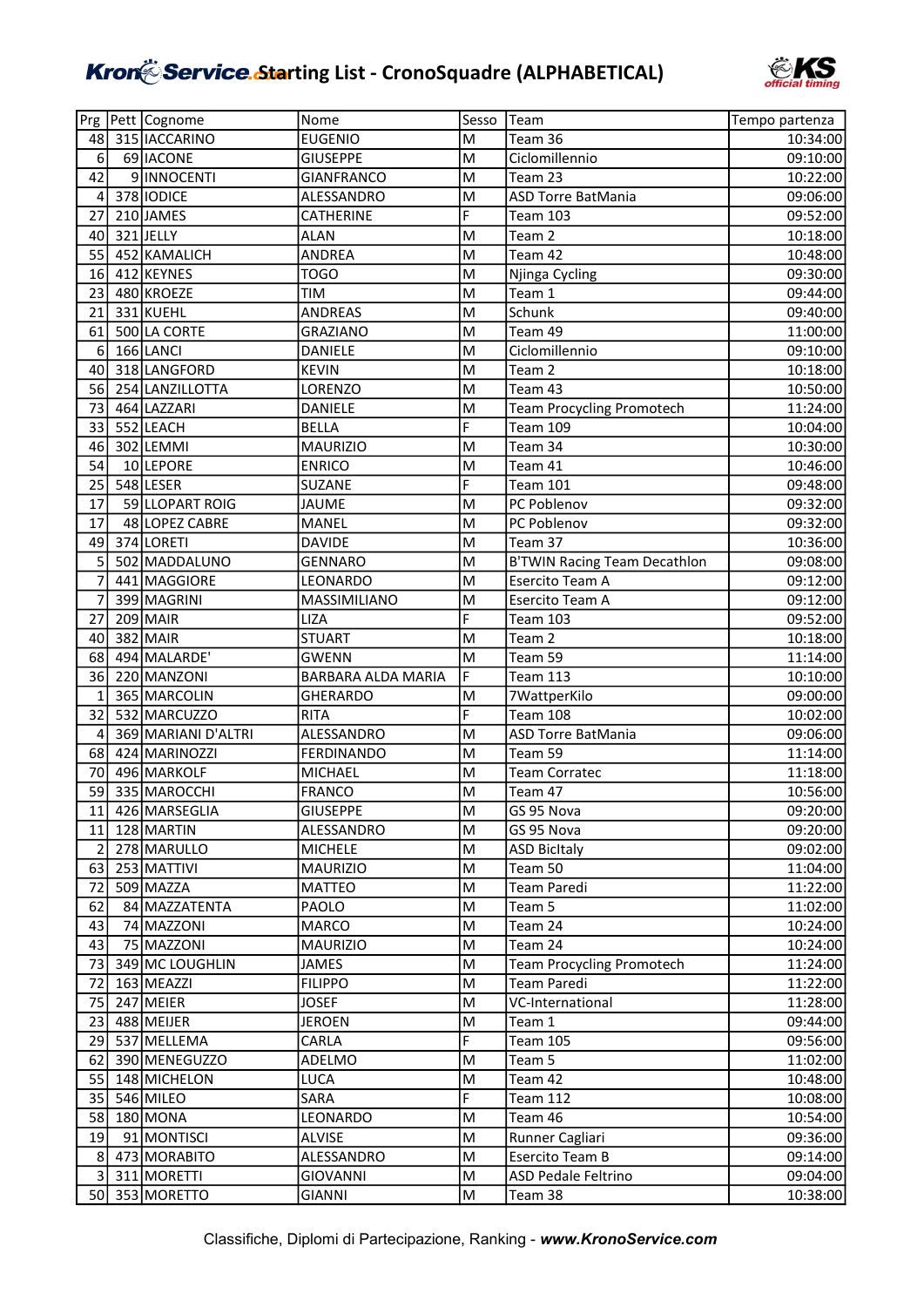

|                 | Prg Pett Cognome  | Nome                     | Sesso          | Team                             | Tempo partenza |
|-----------------|-------------------|--------------------------|----------------|----------------------------------|----------------|
| $\vert$         | 355 MORIGI        | <b>DANIELE</b>           | M              | ASD Torre BatMania               | 09:06:00       |
| 27              | 551 MOSS          | PENNY                    | F              | <b>Team 103</b>                  | 09:52:00       |
| 45              | 295 MOTTA         | <b>ROBERTO</b>           | M              | Team 33                          | 10:28:00       |
| 14              | 214 MULTINEDDU    | LAURA                    | $\overline{F}$ | Le Sconsolate                    | 09:26:00       |
| 57              | 118 MURADOR       | <b>ANDREA</b>            | M              | Team 45                          | 10:52:00       |
| 19              | 177 MURENU        | <b>TOMMASO</b>           | M              | Runner Cagliari                  | 09:36:00       |
| 47              | 559 MURETTI       | <b>GIOVANNI BATTISTA</b> | M              | Team 35                          | 10:32:00       |
| 44              | 489 MURGIA        | <b>ROBERTO</b>           | M              | Team 3                           | 10:26:00       |
| 49              | 146 MUSTO         | <b>FABRIZIO</b>          | M              | Team 37                          | 10:36:00       |
| 46              | 11 NARDINI        | <b>GIUSEPPE</b>          | M              | Team 34                          | 10:30:00       |
| 46              | 165 NARDINI       | LUCA                     | M              | Team 34                          | 10:30:00       |
| 53              | 981 NESI          | <b>IACOPO</b>            | M              | Team 40                          | 10:44:00       |
| 17              | 37 OCHOA VENDRELL | MIQUEL                   | M              | PC Poblenov                      | 09:32:00       |
| 15              | 97 OPPEZZO        | <b>EMANUELE</b>          | M              | MYG Team Vercelli                | 09:28:00       |
| 39              | 406 OSMETTI       | <b>MAURO</b>             | M              | Team 19                          | 10:16:00       |
| 14              | 216 PAGANINI      | <b>ERIKA</b>             | F              | Le Sconsolate                    | 09:26:00       |
| 38              | 137 PALOMBA       | <b>PIETRO</b>            | M              | Team 14                          | 10:14:00       |
| 57              | 79 PANEPINTO      | ROBERT STEFANO           | M              | Team 45                          | 10:52:00       |
| 14              | 232 PANTIERI      | <b>ALEXIA</b>            | F              | Le Sconsolate                    | 09:26:00       |
| 53              | 162 PAOLETTI      | <b>EMILIANO</b>          | M              | Team 40                          | 10:44:00       |
| 46              | 297 PAOLINI       | <b>DAVIDE</b>            | M              | Team 34                          | 10:30:00       |
| 34              | 228 PAPI          | CARLOTTA MARIANNA        | F              | <b>Team 110</b>                  | 10:06:00       |
| 72              | 513 PAREDI        | ANDREA                   | M              | Team Paredi                      | 11:22:00       |
| 61              | 377 PASQUARELLI   | <b>MARIO</b>             | M              | Team 49                          | 11:00:00       |
| 65              | 327 PATUZZI       | ANDREA                   | M              | Team 52                          | 11:08:00       |
| 22              | 230 PAULS         | MATHILDE                 | F              | Sigma Sport WRT                  | 09:42:00       |
| 58              | 169 PAZZINI       | <b>MARCO</b>             | M              | Team 46                          | 10:54:00       |
| 47              | 32 PEGORARO       | <b>ANTONIO</b>           | M              | Team 35                          | 10:32:00       |
| 51              | 117 PERDUCA       | <b>FRANCO MARIO</b>      | M              | Team 39                          | 10:40:00       |
| 3               | 293 PERER         | MASSIMO                  | M              | <b>ASD Pedale Feltrino</b>       | 09:04:00       |
| 7               | 460 PERGAMO       | <b>ROCCO</b>             | M              | Esercito Team A                  | 09:12:00       |
| 62              | 156 PERLINI       | PAOLO                    | M              | Team 5                           | 11:02:00       |
| 51              | 119 PETRINI       | <b>ANTONIO</b>           | M              | Team 39                          | 10:40:00       |
| 36              | 187 PETRINI       | PAOLA                    | F              | <b>Team 113</b>                  | 10:10:00       |
| 47              | 131 PICCOLO       | <b>GIORGIO</b>           | M              | Team 35                          | 10:32:00       |
| 1 <sup>1</sup>  | 435 PICIACCIA     | <b>ANTONIO</b>           | M              | 7WattperKilo                     | 09:00:00       |
| 19              | $172$ PILIA       | <b>OVIDIO</b>            | M              | Runner Cagliari                  | 09:36:00       |
| 44              | 440 PINTORI       | <b>MASSIMO</b>           | M              | Team 3                           | 10:26:00       |
| 52              | 322 PIPINO        | MARCO                    | M              | Team 4                           | 10:42:00       |
| 67              | 239 PIRAS         | <b>EROS</b>              | M              | Team 58                          | 11:12:00       |
| 49              | 427 PIRAZZINI     | DANIELE                  | M              | Team 37                          | 10:36:00       |
| 67              | 623 PIRISINU      | <b>GIOVANNI MARIA</b>    | M              | Team 58                          | 11:12:00       |
| 67              | 238 PISANU        | ANDREA                   | M              | Team 58                          | 11:12:00       |
| 73              | 439 PODESTA'      | MATTEO                   | M              | <b>Team Procycling Promotech</b> | 11:24:00       |
| 59              | 314 POGLIANI      | MASSIMO                  | M              | Team 47                          | 10:56:00       |
| 72              | $516$ POLA        | <b>FEDERICO</b>          | M              | Team Paredi                      | 11:22:00       |
| 42              | 28 POLIDO         | <b>PATRIZIO</b>          | M              | Team 23                          | 10:22:00       |
| 21              | 316 POLTI         | <b>LINO</b>              | M              | Schunk                           | 09:40:00       |
| 30              | 543 POLTI         | <b>YLENIA</b>            | F              | <b>Team 106</b>                  | 09:58:00       |
| 44              | 508 PORCU         | <b>GIANMARCO</b>         | M              | Team 3                           | 10:26:00       |
| 15              | 83 PRANDO         | <b>ALBERTO</b>           | M              | MYG Team Vercelli                | 09:28:00       |
| 29              | 534 PRATI         | <b>MARIA CRISTINA</b>    | F              | <b>Team 105</b>                  | 09:56:00       |
| 54              | 64 PROVVEDI       | LORENZO                  | M              | Team 41                          | 10:46:00       |
| 58              | 185 PUTTI         | RICCARDO                 | M              | Team 46                          | 10:54:00       |
| 10 <sup>1</sup> | 454 PUTZU         | <b>FAUSTO</b>            | M              | Esercito Team D                  | 09:18:00       |
| 13              | 95 QUAGLI         | <b>FEDERICO</b>          | M              | Infinity Cycling Team            | 09:24:00       |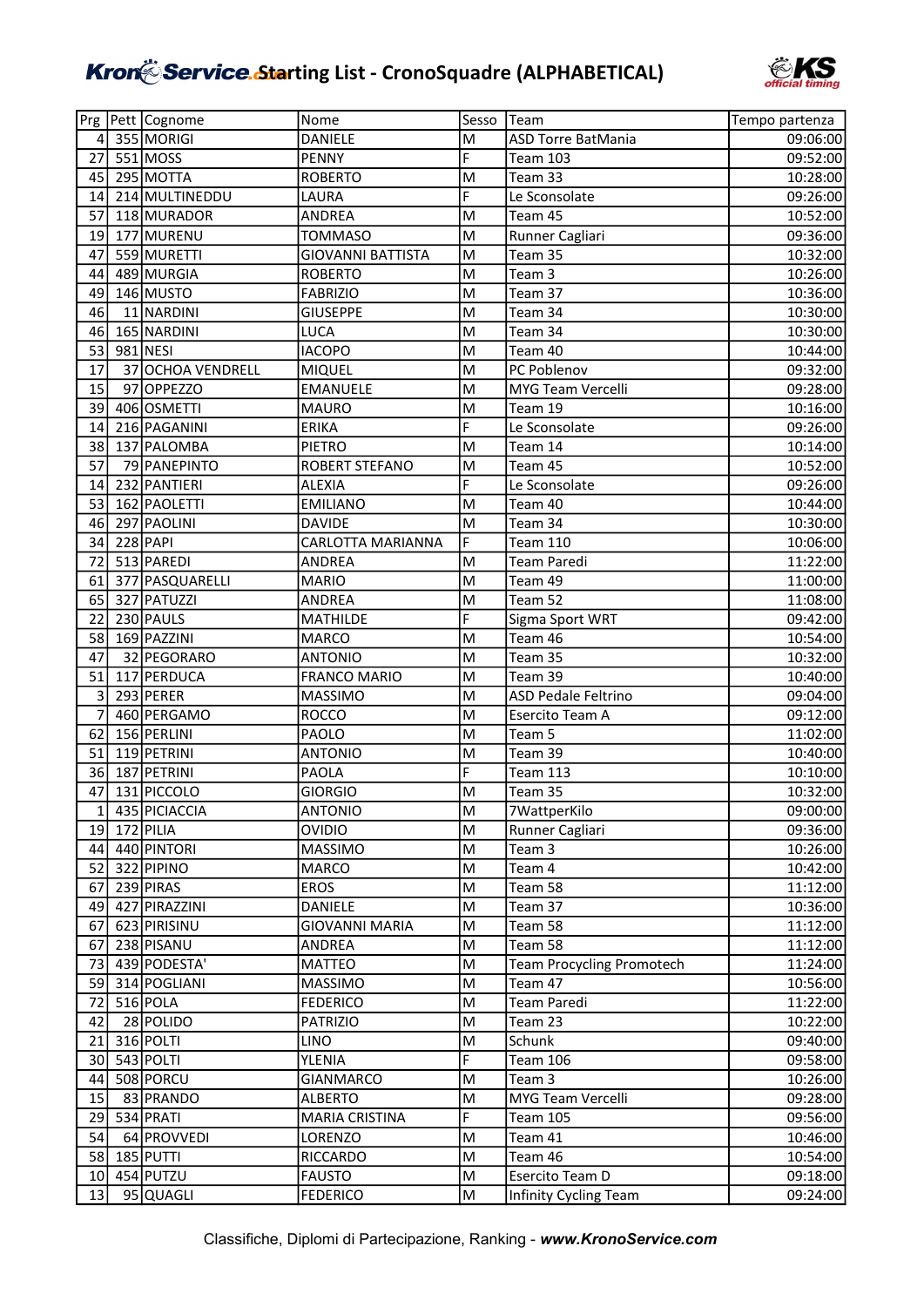

|                |          | Prg Pett Cognome | Nome                | Sesso          | Team                                | Tempo partenza |
|----------------|----------|------------------|---------------------|----------------|-------------------------------------|----------------|
| 6              |          | 416 QUAGLIETTI   | DANIELE             | M              | Ciclomillennio                      | 09:10:00       |
| 59             |          | 320 QUER         | PEPE                | M              | Team 47                             | 10:56:00       |
| 36             |          | 553 RABISSONI    | RACHEL NUNZIA MARIA | $\overline{F}$ | <b>Team 113</b>                     | 10:10:00       |
| 34             |          | 536 RAGGIANTE    | SABRINA             | F              | <b>Team 110</b>                     | 10:06:00       |
| 22             |          | 234 RALSTON      | <b>HELEN</b>        | F              | Sigma Sport WRT                     | 09:42:00       |
| 31             |          | 212 RATINI       | <b>ADRIANA</b>      | F              | <b>Team 107</b>                     | 10:00:00       |
| 10             |          | 431 RAUCCI       | <b>GIOVANNI</b>     | M              | Esercito Team D                     | 09:18:00       |
| 69             |          | 286 REINDERS     | <b>JOS</b>          | M              | <b>Team BeNe</b>                    | 11:16:00       |
| 70             |          | 477 REISNER      | <b>MARTIN</b>       | M              | <b>Team Corratec</b>                | 11:18:00       |
| 5              |          | 518 RELLINI      | DANIELE             | M              | <b>B'TWIN Racing Team Decathlon</b> | 09:08:00       |
| 65             |          | 324 RESINA       | COSIMO              | M              | Team 52                             | 11:08:00       |
| 56             |          | 72 RICCARDI      | <b>IVO</b>          | M              | Team 43                             | 10:50:00       |
| 26             |          | 192 RICHARDS     | <b>DEBBIE</b>       | F              | <b>Team 102</b>                     | 09:50:00       |
| 16             |          | 312 RICHARDS     | <b>TIM</b>          | lм             | Njinga Cycling                      | 09:30:00       |
| 56             |          | 411 RIETZKE      | <b>CHRISTIAN</b>    | M              | Team 43                             | 10:50:00       |
| 42             |          | 7 RIGHINI        | <b>ROBERTO</b>      | M              | Team 23                             | 10:22:00       |
| 72             |          | 510 RINALDI      | GIANCARLO           | M              | <b>Team Paredi</b>                  | 11:22:00       |
| 27             |          | 222 ROGERS       | LEIGH               | F              | <b>Team 103</b>                     | 09:52:00       |
| 51             |          | 157 ROGGI        | <b>MATTEO</b>       | M              | Team 39                             | 10:40:00       |
| 2              |          | 250 ROMAN        | <b>MAURIZIO</b>     | M              | <b>ASD BicItaly</b>                 | 09:02:00       |
| 46             |          | $271$ ROSA       | <b>FRANCO</b>       | M              | Team 34                             | 10:30:00       |
| 37             |          | 533 ROSSI        | <b>FRANCESCA</b>    | F              | Team 114                            | 10:12:00       |
| 35             |          | 221 ROTELLI      | <b>DANIELA</b>      | F              | <b>Team 112</b>                     | 10:08:00       |
| 20             |          | 560 RUBINI       | <b>DIEGO</b>        | M              | Sanetti Sport & Friends             | 09:38:00       |
| 17             |          | 19 SABATES BROY  | RAMON               | M              | PC Poblenov                         | 09:32:00       |
| 20             |          | 490 SANETTI      | <b>BRUNO</b>        | M              | Sanetti Sport & Friends             | 09:38:00       |
| $\overline{2}$ |          | 55 SANTILLI      | <b>GIANLUCA</b>     | M              | <b>ASD BicItaly</b>                 | 09:02:00       |
| 18             |          | 87 SANTORO       | ANGELO              | M              | Penta Bike CyCling Team             | 09:34:00       |
| 53             |          | 425 SARTI        | GABRIELE            | M              | Team 40                             | 10:44:00       |
| 60             |          | 106 SARTOR       | <b>STEFANO</b>      | M              | Team 48                             | 10:58:00       |
| 6              |          | 121 SAVIOLI      | <b>MARCO</b>        | lм             | Ciclomillennio                      | 09:10:00       |
| 66             |          | 77 SAVOLDELLI    | CLAUDIO             | M              | Team 57                             | 11:10:00       |
| 33             |          | 226 SCALAMBRA    | <b>ELISA</b>        | F              | <b>Team 109</b>                     | 10:04:00       |
| 39             |          | 409 SCHENA       | DANIELE             | M              | Team 19                             | 10:16:00       |
| 68             |          | 159 SCHILIRO'    | <b>ANDREA</b>       | M              | Team 59                             | 11:14:00       |
| 75             |          | 357 SCHMID       | LOTHAR              | M              | VC-International                    | 11:28:00       |
| 55             |          | 430 SCIARRONE    | ALESSANDRO          | M              | Team 42                             | 10:48:00       |
| 61             |          | 456 SCOTTI       | MARCO               | M              | Team 49                             | 11:00:00       |
| 20             |          | 449 SELETTO      | <b>ALAIN</b>        | M              | Sanetti Sport & Friends             | 09:38:00       |
| 18             |          | 161 SERENO       | <b>ROBERTO</b>      | M              | Penta Bike CyCling Team             | 09:34:00       |
| $\overline{9}$ |          | 262 SERNACCHIOLI | LUIGI               | M              | Esercito Team C                     | 09:16:00       |
| 6              |          | 124 SEVERA       | MARCO               | M              | Ciclomillennio                      | 09:10:00       |
| 25             |          | 527 SHALE        | <b>JOANNE</b>       | F              | <b>Team 101</b>                     | 09:48:00       |
| 26             |          | 197 SHARP        | <b>CLAIRE</b>       | F              | <b>Team 102</b>                     | 09:50:00       |
| 16             |          | 420 SHERWOOD     | <b>TONY</b>         | M              | Njinga Cycling                      | 09:30:00       |
| 7              |          | 360 SIMONE       | <b>DOMENICO</b>     | M              | Esercito Team A                     | 09:12:00       |
| 53             | 492 SINI |                  | <b>MAURIZIO</b>     | M              | Team 40                             | 10:44:00       |
| 18             |          | 160 SITRAN       | PAOLO               | M              | Penta Bike CyCling Team             | 09:34:00       |
| 25             |          | 531 SKAN         | SARAH               | F              | <b>Team 101</b>                     | 09:48:00       |
| 16             |          | 472 SMITH        | LEO                 | M              | Njinga Cycling                      | 09:30:00       |
| 48             |          | 22 SORU          | <b>VINCENZO</b>     | M              | Team 36                             | 10:34:00       |
| 28             |          | 549 SPENCE       | <b>MORAG</b>        | F              | Team 104                            | 09:54:00       |
| 52             |          | 33 STEFANI       | PIER LUIGI          | M              | Team 4                              | 10:42:00       |
| 20             |          | 102 STEFANINI    | PIERLUIGI           | M              | Sanetti Sport & Friends             | 09:38:00       |
| 40             |          | 352 STEKLY       | <b>VICTOR</b>       | M              | Team 2                              | 10:18:00       |
| 43             |          | 562 STROMIERI    | <b>ROBERTO</b>      | M              | Team 24                             | 10:24:00       |